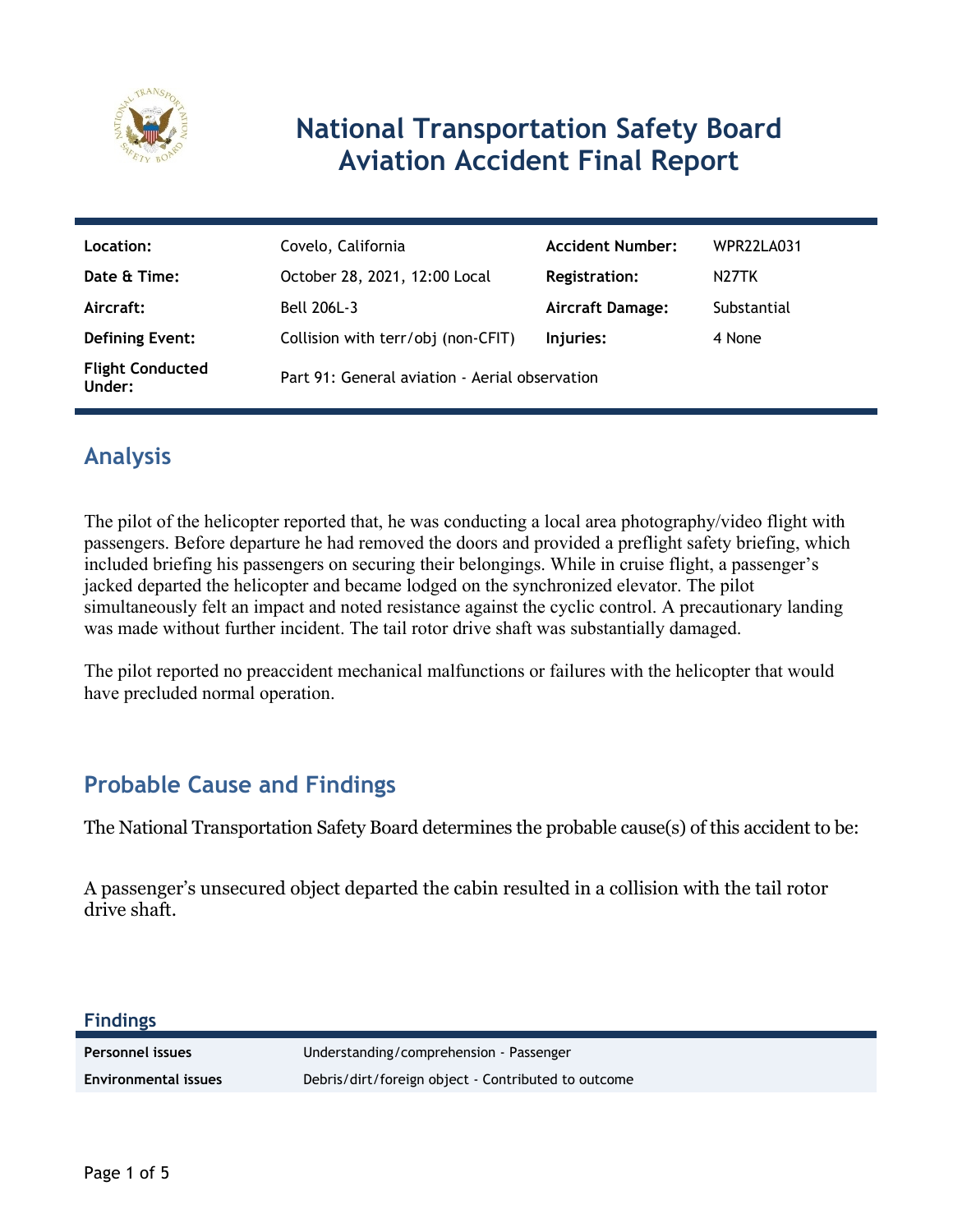## **Factual Information**

### **History of Flight**

| Enroute        | Cabin safety event                                  |
|----------------|-----------------------------------------------------|
| Enroute-cruise | Collision with terr/obj (non-CFIT) (Defining event) |

#### **Pilot Information**

| Certificate:                     | Commercial; Flight instructor;<br>Private                                                                                                                                                       | Age:                              | 29. Male           |
|----------------------------------|-------------------------------------------------------------------------------------------------------------------------------------------------------------------------------------------------|-----------------------------------|--------------------|
| Airplane Rating(s):              | None                                                                                                                                                                                            | Seat Occupied:                    | Right              |
| <b>Other Aircraft Rating(s):</b> | Helicopter                                                                                                                                                                                      | <b>Restraint Used:</b>            | 4-point            |
| Instrument Rating(s):            | Helicopter                                                                                                                                                                                      | <b>Second Pilot Present:</b>      | No                 |
| Instructor Rating(s):            | Helicopter                                                                                                                                                                                      | <b>Toxicology Performed:</b>      |                    |
| <b>Medical Certification:</b>    | Class 1 With waivers/limitations                                                                                                                                                                | Last FAA Medical Exam:            | June 20, 2021      |
| <b>Occupational Pilot:</b>       | Yes                                                                                                                                                                                             | Last Flight Review or Equivalent: | September 22, 2021 |
| <b>Flight Time:</b>              | 1701 hours (Total, all aircraft), 87 hours (Total, this make and model), 88 hours (Last 90 days,<br>all aircraft), 47 hours (Last 30 days, all aircraft), 1 hours (Last 24 hours, all aircraft) |                                   |                    |

#### **Passenger Information**

| Certificate:                     |    | Age:                              | Male    |
|----------------------------------|----|-----------------------------------|---------|
| Airplane Rating(s):              |    | Seat Occupied:                    | Left    |
| <b>Other Aircraft Rating(s):</b> |    | <b>Restraint Used:</b>            | 4-point |
| Instrument Rating(s):            |    | <b>Second Pilot Present:</b>      | No      |
| Instructor Rating(s):            |    | <b>Toxicology Performed:</b>      |         |
| <b>Medical Certification:</b>    |    | Last FAA Medical Exam:            |         |
| <b>Occupational Pilot:</b>       | No | Last Flight Review or Equivalent: |         |
| <b>Flight Time:</b>              |    |                                   |         |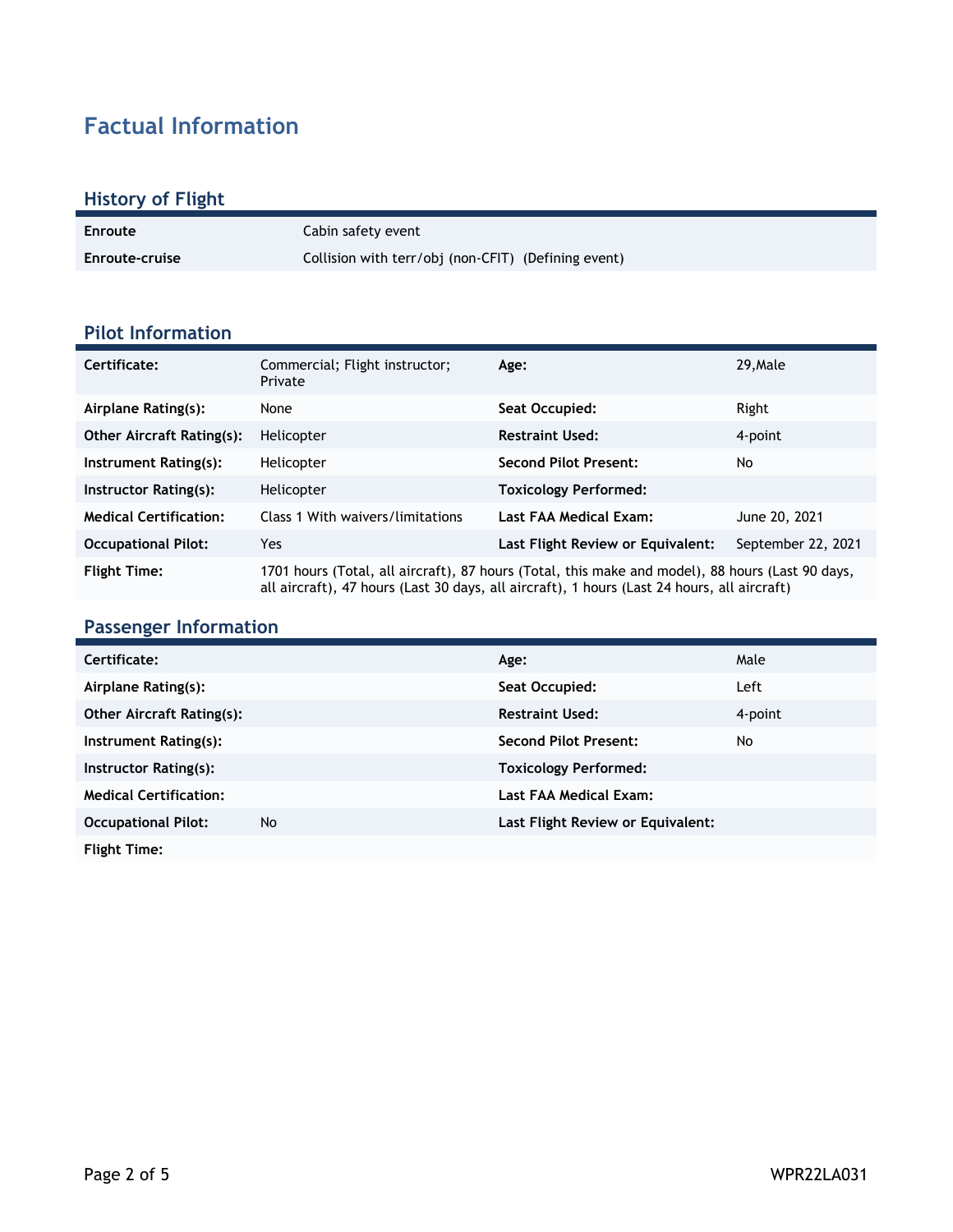### **Passenger Information**

| Certificate:                     |    | Age:                              | Female  |
|----------------------------------|----|-----------------------------------|---------|
| Airplane Rating(s):              |    | Seat Occupied:                    | Right   |
| <b>Other Aircraft Rating(s):</b> |    | <b>Restraint Used:</b>            | 4-point |
| Instrument Rating(s):            |    | <b>Second Pilot Present:</b>      | No      |
| Instructor Rating(s):            |    | <b>Toxicology Performed:</b>      |         |
| <b>Medical Certification:</b>    |    | Last FAA Medical Exam:            |         |
| <b>Occupational Pilot:</b>       | No | Last Flight Review or Equivalent: |         |
| <b>Flight Time:</b>              |    |                                   |         |

### **Passenger Information**

| Certificate:                     |    | Age:                              | Male    |
|----------------------------------|----|-----------------------------------|---------|
| Airplane Rating(s):              |    | Seat Occupied:                    | Left    |
| <b>Other Aircraft Rating(s):</b> |    | <b>Restraint Used:</b>            | 4-point |
| Instrument Rating(s):            |    | <b>Second Pilot Present:</b>      | No      |
| Instructor Rating(s):            |    | <b>Toxicology Performed:</b>      |         |
| <b>Medical Certification:</b>    |    | Last FAA Medical Exam:            |         |
| <b>Occupational Pilot:</b>       | No | Last Flight Review or Equivalent: |         |
| <b>Flight Time:</b>              |    |                                   |         |

#### **Aircraft and Owner/Operator Information**

| Aircraft Make:                | Bell                          | <b>Registration:</b>                     | N <sub>27</sub> TK                                                                                                                               |
|-------------------------------|-------------------------------|------------------------------------------|--------------------------------------------------------------------------------------------------------------------------------------------------|
| Model/Series:                 | 206L-3 NO SERIES              | <b>Aircraft Category:</b>                | Helicopter                                                                                                                                       |
| <b>Year of Manufacture:</b>   | 1985                          | <b>Amateur Built:</b>                    |                                                                                                                                                  |
| Airworthiness Certificate:    | Normal                        | Serial Number:                           | 51138                                                                                                                                            |
| Landing Gear Type:            | None; Skid                    | Seats:                                   | 7                                                                                                                                                |
| Date/Type of Last Inspection: | July 8, 2021 Annual           | <b>Certified Max Gross Wt.:</b>          | 4150 lbs                                                                                                                                         |
| Time Since Last Inspection:   | 45.4 Hrs                      | Engines:                                 | 1 Turbo shaft                                                                                                                                    |
| Airframe Total Time:          | 14046 Hrs at time of accident | <b>Engine Manufacturer:</b>              | Rolls Royce                                                                                                                                      |
| ELT:                          | C126 installed, not activated | <b>Engine Model/Series:</b>              | C <sub>250</sub> -030P                                                                                                                           |
| <b>Registered Owner:</b>      |                               | <b>Rated Power:</b>                      | 650 Horsepower                                                                                                                                   |
| Operator:                     |                               | <b>Operating Certificate(s)</b><br>Held: | Rotorcraft external load<br>(133), On-demand air taxi<br>(135), Commercial air tour<br>(136), Certificate of<br>authorization or waiver<br>(COA) |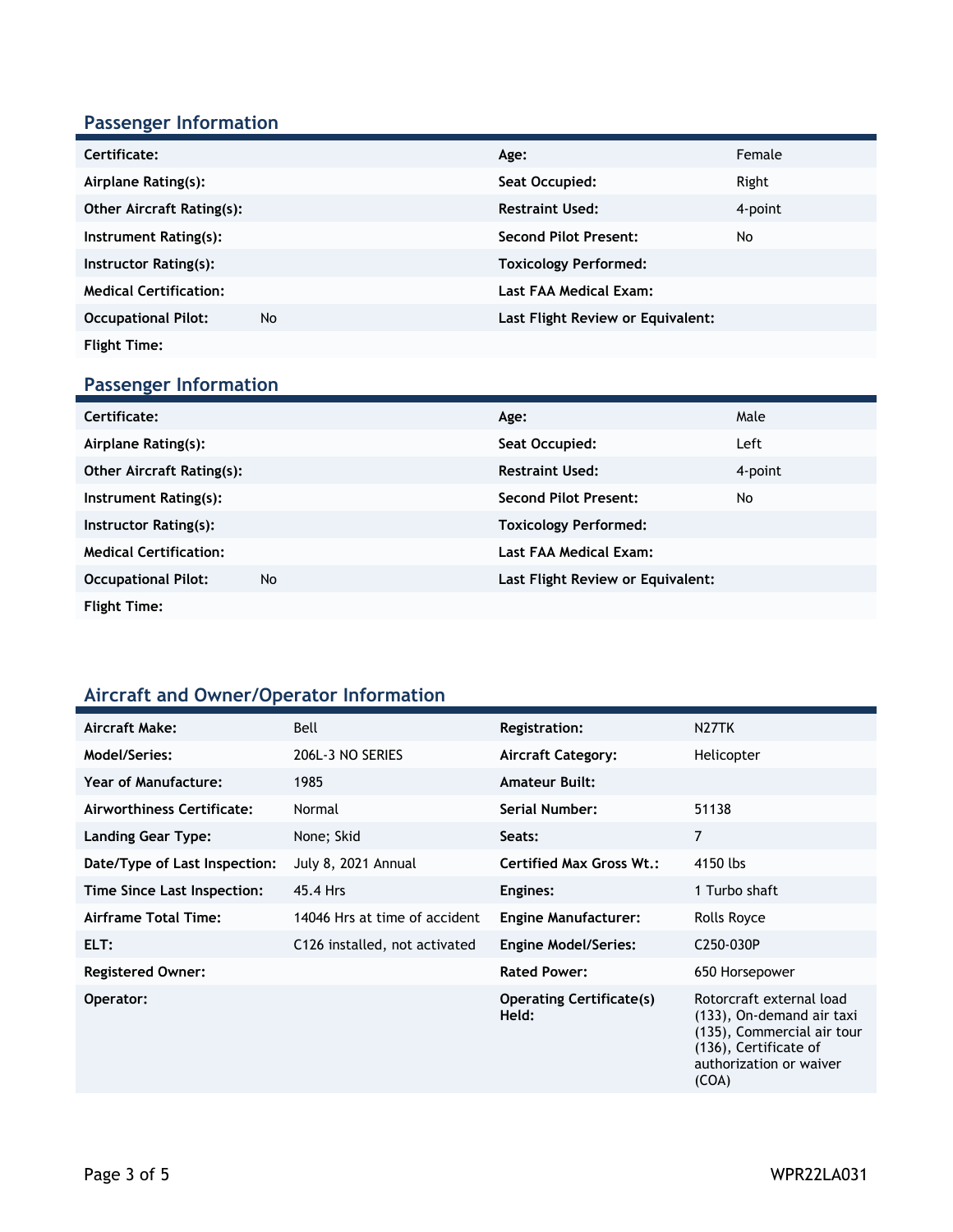### **Meteorological Information and Flight Plan**

| <b>Conditions at Accident Site:</b>     | Visual (VMC)                     | <b>Condition of Light:</b>                     | Day                               |
|-----------------------------------------|----------------------------------|------------------------------------------------|-----------------------------------|
| <b>Observation Facility, Elevation:</b> | KUKI,626 ft msl                  | Distance from Accident Site:                   | 40 Nautical Miles                 |
| <b>Observation Time:</b>                | 11:56 Local                      | Direction from Accident Site:                  | $176^\circ$                       |
| <b>Lowest Cloud Condition:</b>          | Clear                            | Visibility                                     | 10 miles                          |
| Lowest Ceiling:                         | None                             | Visibility (RVR):                              |                                   |
| Wind Speed/Gusts:                       |                                  | Turbulence Type<br>Forecast/Actual:            | None / None                       |
| <b>Wind Direction:</b>                  |                                  | <b>Turbulence Severity</b><br>Forecast/Actual: | N/A / N/A                         |
| <b>Altimeter Setting:</b>               | 30.18 inches Hg                  | Temperature/Dew Point:                         | 19 $^{\circ}$ C / 12 $^{\circ}$ C |
| <b>Precipitation and Obscuration:</b>   | No Obscuration; No Precipitation |                                                |                                   |
| <b>Departure Point:</b>                 | Ukiah, CA (UKI)                  | Type of Flight Plan Filed:                     | Company VFR                       |
| Destination:                            | Covelo, CA                       | <b>Type of Clearance:</b>                      | None                              |
| <b>Departure Time:</b>                  | 11:40 Local                      | Type of Airspace:                              | Class E                           |

#### **Airport Information**

| Airport:                  | UKIAH MUNI UKI | <b>Runway Surface Type:</b>         |                |
|---------------------------|----------------|-------------------------------------|----------------|
| <b>Airport Elevation:</b> | 616 ft msl     | <b>Runway Surface</b><br>Condition: | Dry            |
| Runway Used:              |                | IFR Approach:                       | None           |
| Runway<br>Length/Width:   |                | <b>VFR Approach/Landing:</b>        | Forced landing |

### **Wreckage and Impact Information**

| Crew Injuries:         | 1 None | Aircraft Damage:              | Substantial              |
|------------------------|--------|-------------------------------|--------------------------|
| Passenger<br>Injuries: | 3 None | <b>Aircraft Fire:</b>         | None                     |
| Ground Injuries:       |        | Aircraft<br><b>Explosion:</b> | None                     |
| Total Injuries:        | 4 None | Latitude,<br>Longitude:       | 39.7905, -123.26633(est) |